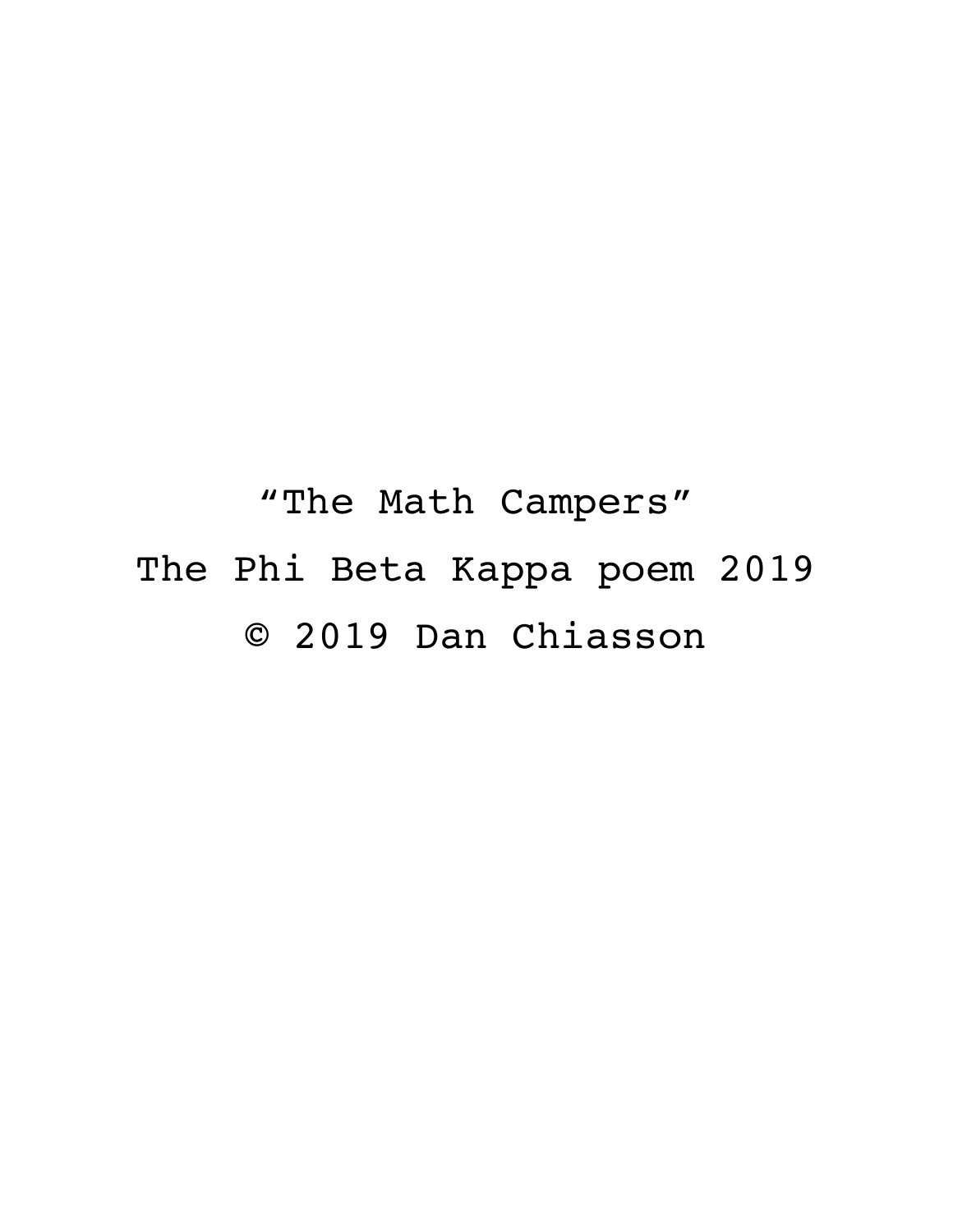The Math Campers

*Phi Beta Kappa Poem, Harvard University, 2019*

1.

A mayfly born at the break of dawn Dies when the sun goes down; A tortoise on an English lawn Outlives his master's son's son's son.

An ancient shark shakes off another century; Eerie and pristine, a fetal dolphin, A steamship and a sea anemone Hang near her, lifeless in the jellied ocean.

This shark read over Shakespeare's shoulder; In her extreme old age, she'll stare Eye-to-eye, into a skyscraper's foyer, At gilled, amphibious corporate lawyers.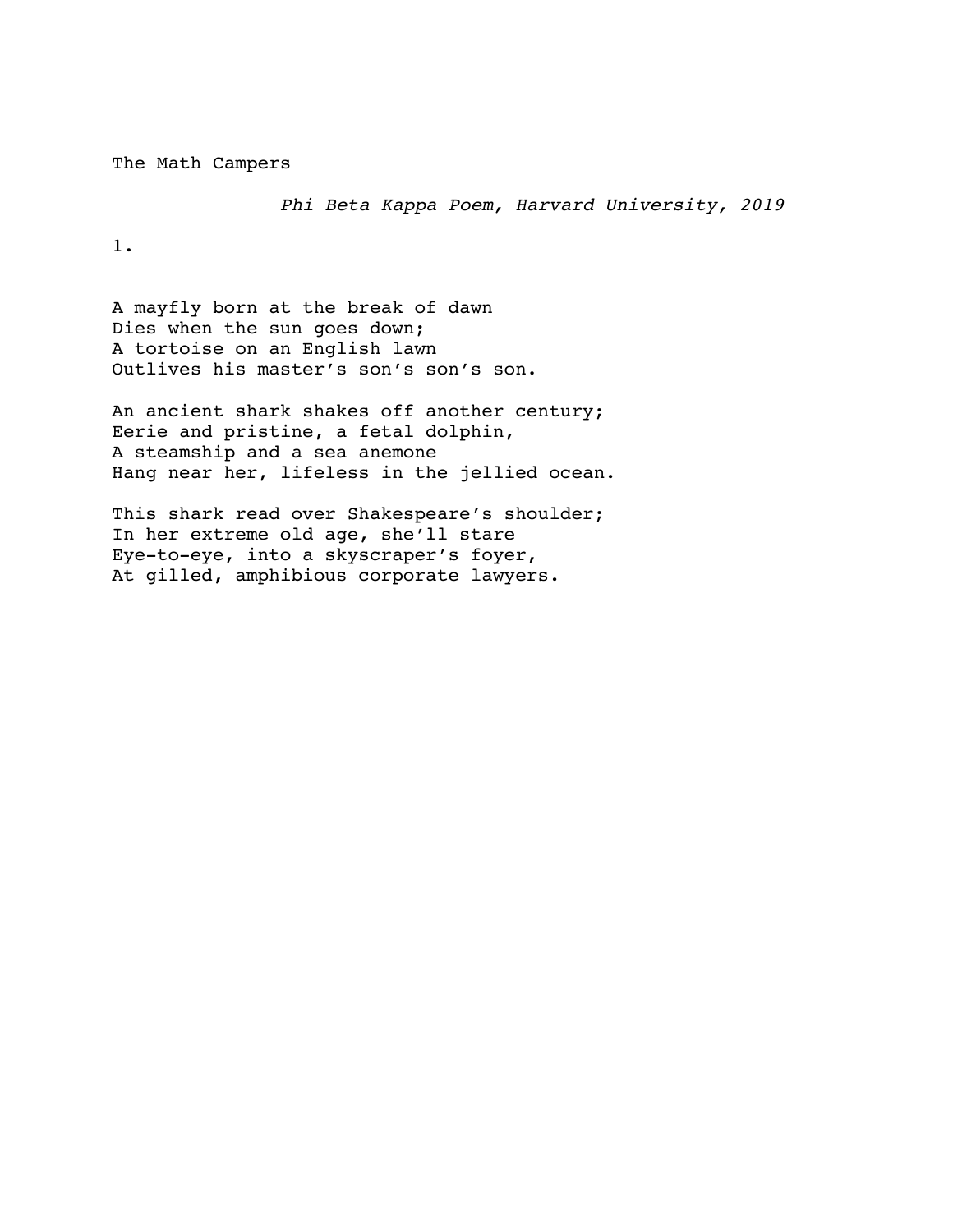2.

The big night stares us down from space; We figured we would have more years; Annihilation in her prom dress Greets her platonic date, despair;

The black-hole poses for her picture Wearing a coronet of stars; A glacier, like a mountain, only bigger, Rides southward on its own shed tears;

The deserts parched for centuries Put on their snorkel gear; Scorpions write their obituaries; A cactus curtsies, then disappears.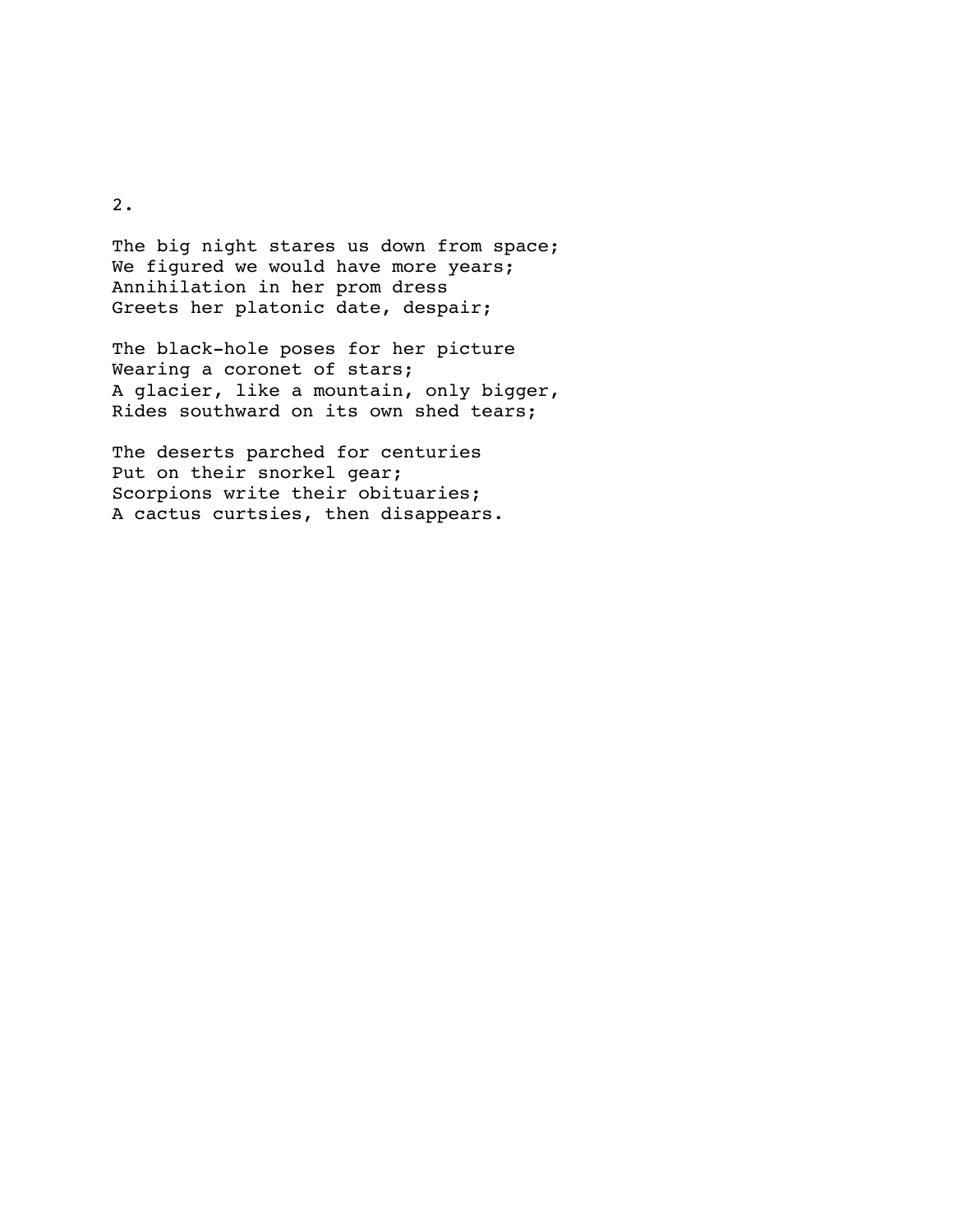And yet, in middle school, if two boys Want to kiss, or hold hands, they can; Sixth graders learn sea-level rise, And march with their friends against guns;

This spring held all its dividends Then shed them like confetti; Home in Vermont last weekend, I saw biofuel silos in the country,

Farmers returning to farming, Asparagus, ramps, CBD, New ferns along the paths unfurling, And robins waking sleepily.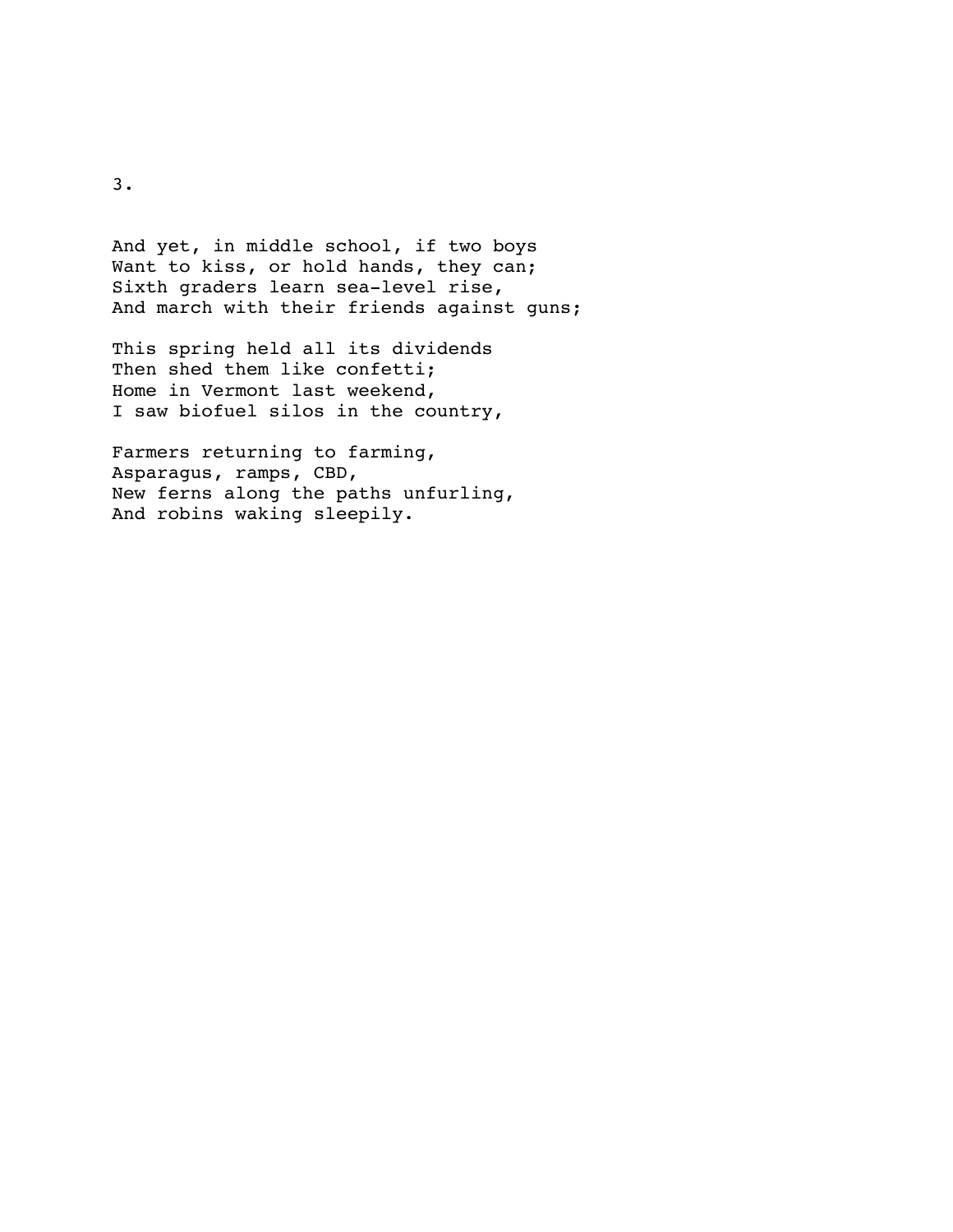The hills say there's no single way To be, up there, this time of Spring: Swimmable water in the valley, Snow on Mt Mansfield still falling.

In Greensboro, rusting Saabs Have been replaced by Priuses Crustier than the ones in cities, Driven by school teachers and heiresses.

On the shore of Caspian Lake, one day Justice "Bill" Rehnquist, at his summer house Swore Stephen Breyer in, only A part-time village clerk for witness.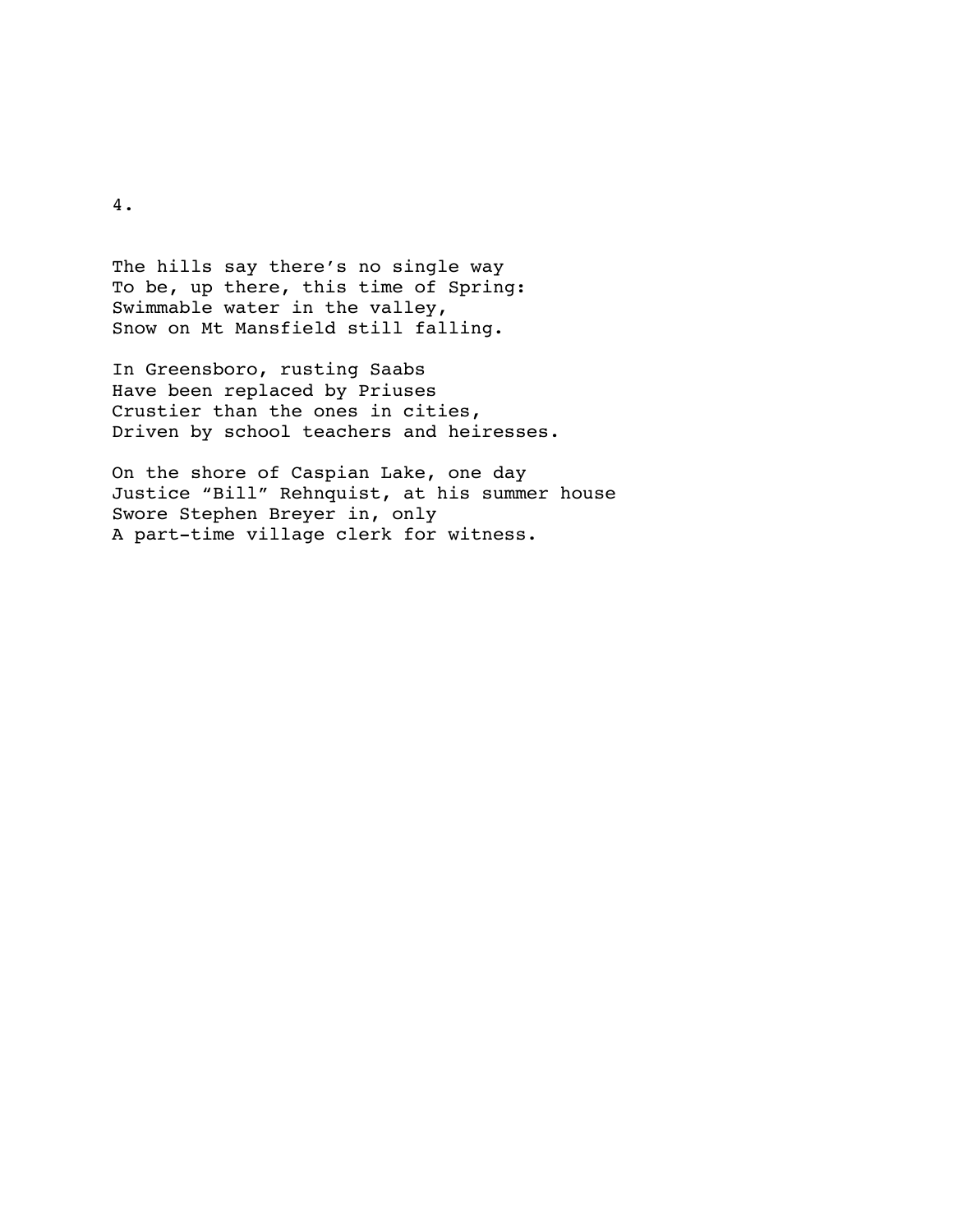The Circus Camp patches its tents; The Farm Camp rouses on the hill: A goat behind a cedar fence Prepares to be clumsily milked.

Hard problems at the Math Camp wait All winter for solutions: Engorged sums hibernate And dream of consolation;

A raft dry-docked all winter Gets its feet wet and waits For the math campers in pairs Who kiss, and stare at the stars, and calculate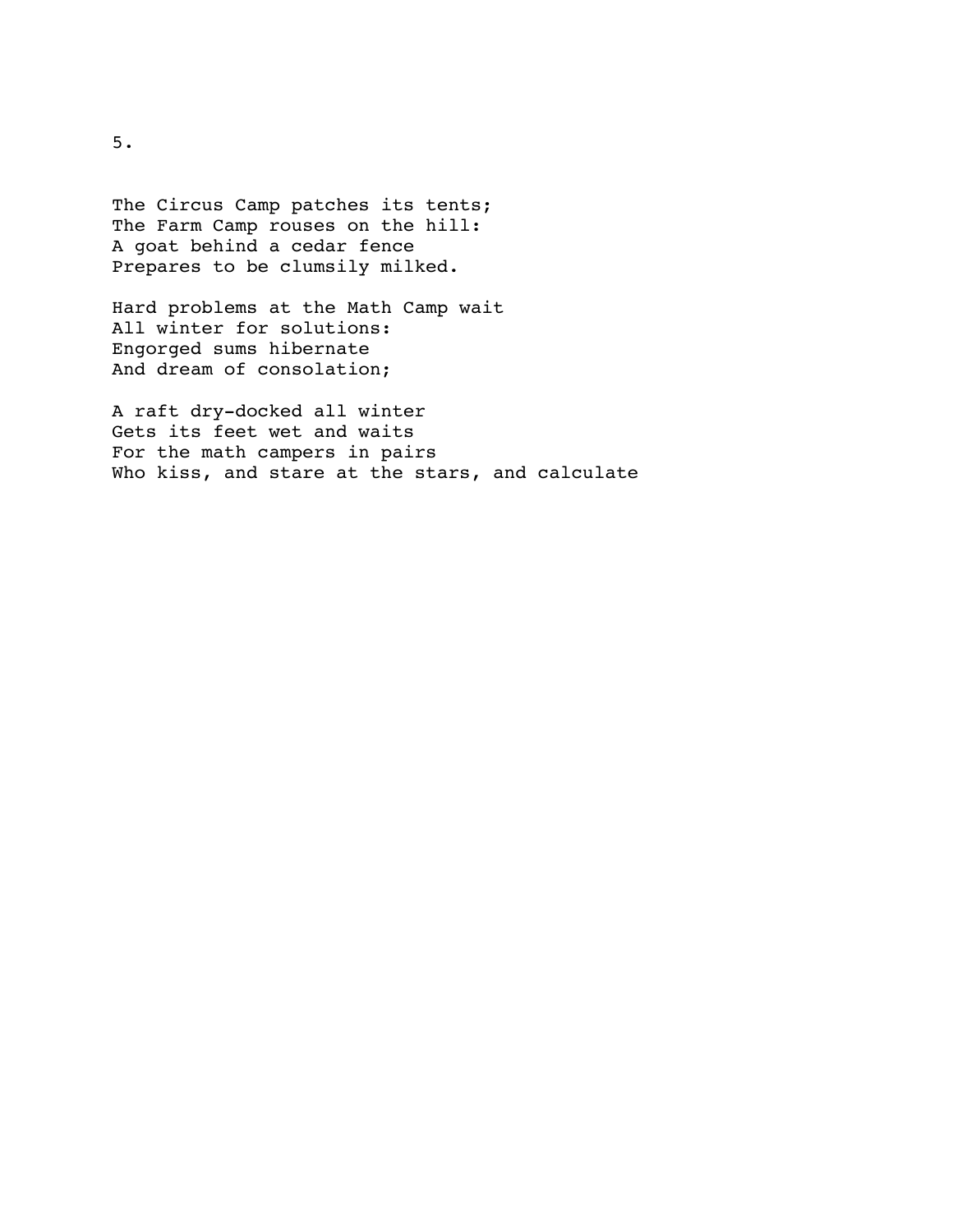The absolute value of fifteen, And how the summer might expand And prove eternal by division Of days into hours, minutes, seconds;

They're factoring love in suddenly, And wondering how the stars in pairs Create the dark sky's bright geometry, And how to measure their heart's spheres,

The skew-lines of who they are and were, And how, year-over-year, you grow By comparing consecutive summers And expressing them in a ratio.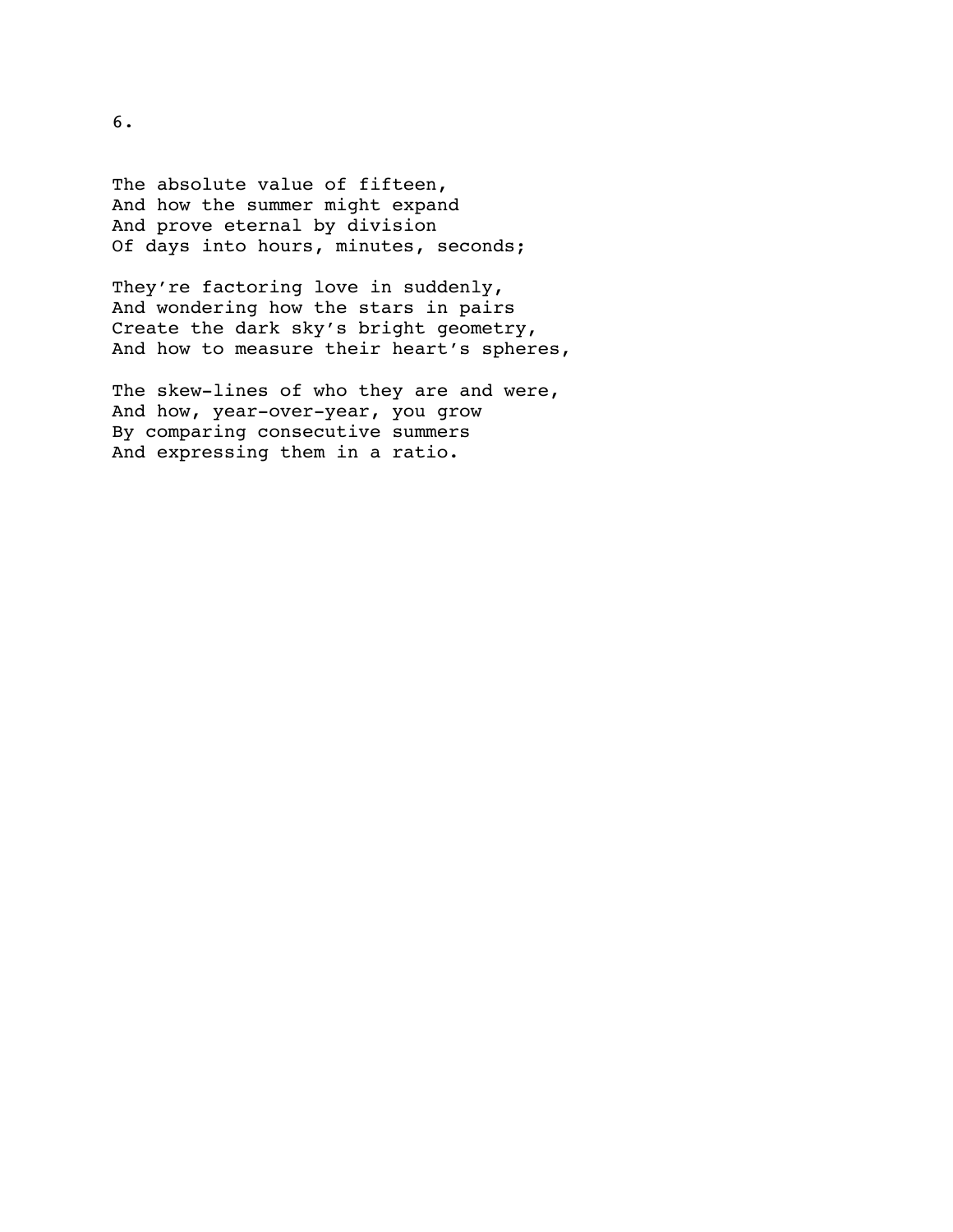Now, in the interval between Dodge ball and snack, the Math Campers Back-of-the-envelope equations They solve to make the summer longer.

They've measured out the summer With the math they've done so far; If they want a longer summer, Oh, they'll have to practice harder--

For every correct answer, one more hour; A furlough from the changing leaves. The daisies cheer from the bleachers, And bumblebees gossip about love.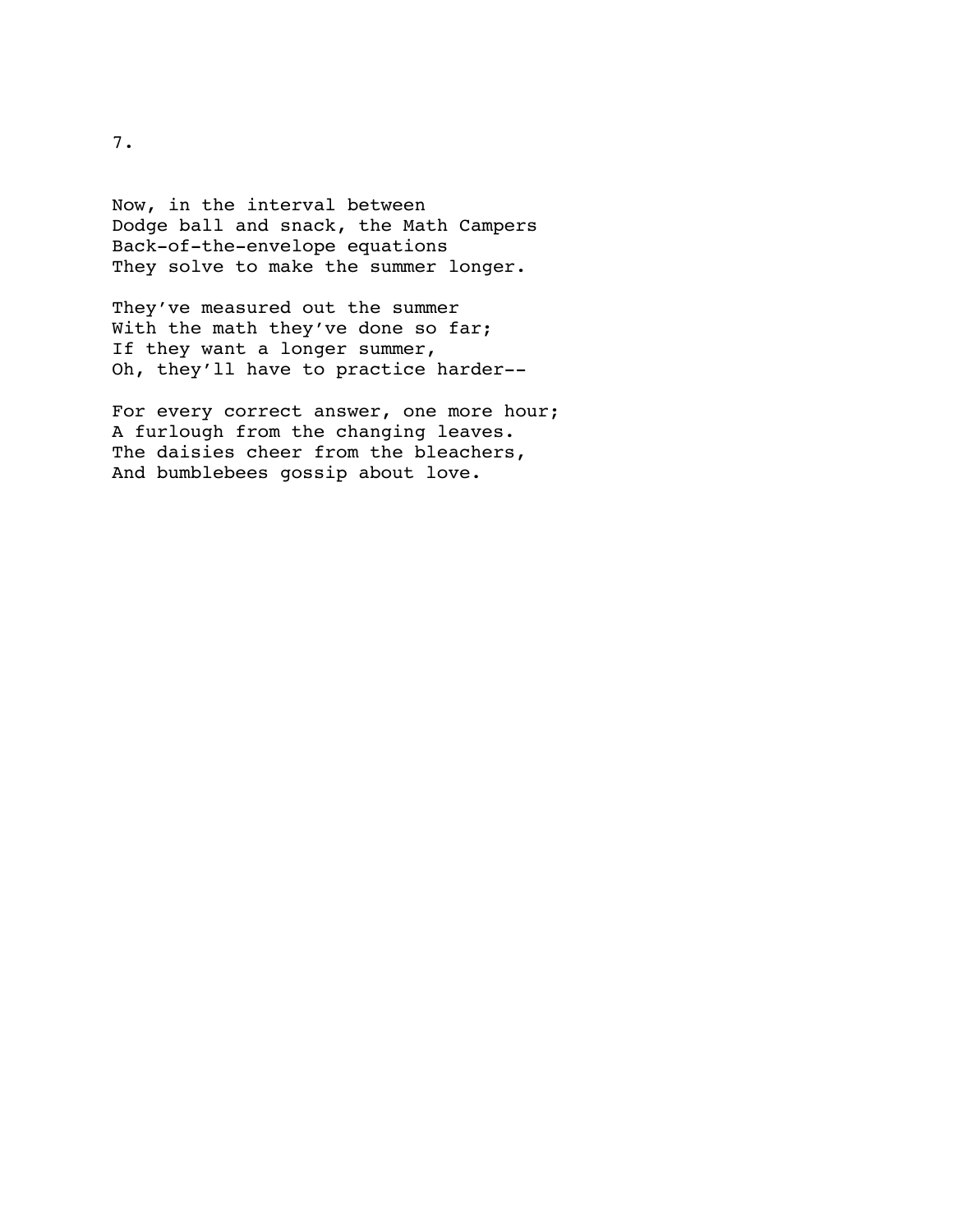Rationalists will say they failed. Fall came and bulldozed the bees. The daisies saw their heads explode, And parents returned with their SUVs.

The raft was dragged to a frozen lawn. The January stars withdrew Into relations of their own. Ice strangled the bright yarrow.

An astronaut unzips his suit And dreams beside the turning Earth, While distant galaxies ejaculate In acid trips of death and birth--